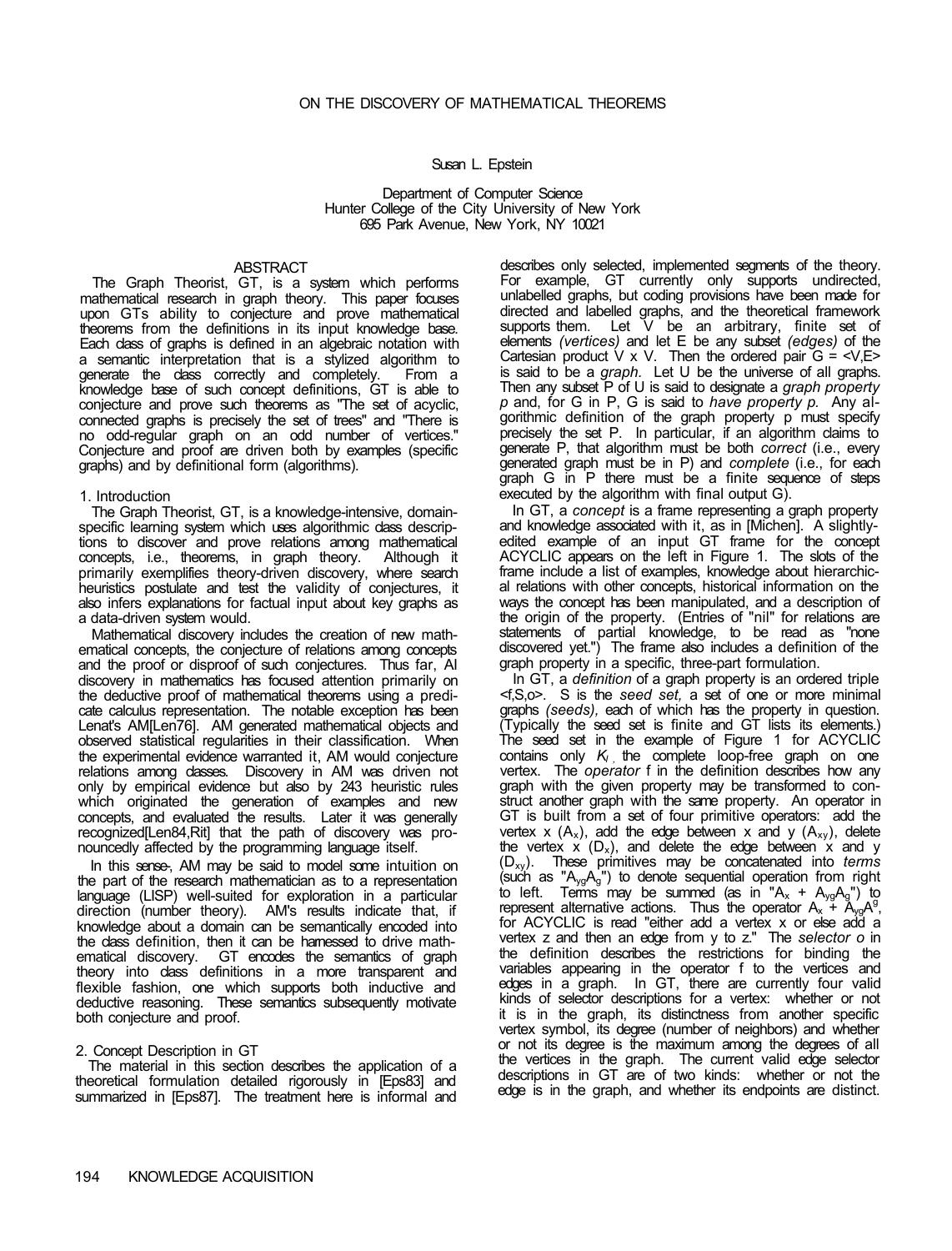Selector descriptions may be empty, i.e., need not constrain binding at all. In the example of Figure 1, the selector for ACYCLIC is read "where y is in the vertex set, and x and z are not in the vertex set."

The semantic interpretation of such a three-part definition for a graph property p is a single, uniform algorithm called a *p-generator.* A p-generator capitalizes on the underlying commonality of its class, the view of the set P as one or more prototypes (seeds) which can be methodically transformed (under f and *o)* to produce exactly those graphs in the class. The p-generator may be thought of as an automaton which is started by the input of any graph in seed set S. ACYCLIC, for example, would require  $K_{\perp}$ . The pgenerator then iterates an undetermined number of times. On each iteration the selector o chooses vertices and/or edges with respect to the current graph G, and then the operator modifies G, using those choices, to produce a new G. ACYCLIC, on each iteration, either adds a new vertex x to the graph, or adds a new vertex z and an edge from an old vertex y to z.

Thus the algorithm for generating the class P *of* graphs is

Accept 
$$
G \in S
$$
  
\nOutput G  
\nUntil  $\sigma$  fails do  
\n $G \leftarrow \text{fo}(G)$   
\nOutput G  
\nHalf

Under all possible initial choices from S and all possible iterations of f subject to *a,* the output of this algorithm is precisely P, that is, if the superscript i denotes "iterate i times,"

$$
P = \bigcup_{i=0}^{\infty} (f\sigma)^{i}(S)
$$

The graphs in Figure 2 illustrate several possible iterations of the definition of ACYCLIC; each pictured graph is output by the algorithm and is acyclic. The definition generates the infinite class of acyclic graphs; it will never halt because bindings for the variables in o can be found on each iteration.

The content of the following three general texts is taken as *graph theory.* [Ore], a classical development in elegant

| <u>SLOT</u>                                                                                                                                                                                                                                                                             | INITIAL FORMULATION                                                                                                               | AFTER EXECUTION                                                                                                                                                                                                                                                                                                |
|-----------------------------------------------------------------------------------------------------------------------------------------------------------------------------------------------------------------------------------------------------------------------------------------|-----------------------------------------------------------------------------------------------------------------------------------|----------------------------------------------------------------------------------------------------------------------------------------------------------------------------------------------------------------------------------------------------------------------------------------------------------------|
| Property-name:<br>Number-of-seeds:<br>Seed-set:<br>Function:<br>Sigma:<br>Origin:<br>Examples:<br>Extremal-cases:<br>Delta-pairs:<br>Subsumes:<br>Not-shown-to-subsume:<br>Subsumed-by:<br>Not-shown-subsumed-by:<br>Merger-created-with:<br>Merger-explored-with:<br>Is-equivalent-to: | <b>ACYCLIC</b><br>$(K_1)$<br>y e V, x,z € V<br>input<br>$\{K_1\}$<br>(*!><br>((10)(11))<br>nil<br>nil<br>nil<br>nil<br>nil<br>nil | <b>ACYCLIC</b><br>$v \in V$ , x,z $\in V$<br><b>Input</b><br>${ACYCLIC-3, ACYCLIC-2, K1}$<br>(1 0)(1 1)<br>(ACYCLIC-MERGED-WITH-CONNECTED CHAIN TREE)<br>(CONNECTED EQUIV-CONNECTED)<br>(IS-A-GRAPH)<br>(ACYCLIC-MERGED-WITH-CONNECTED CONNECTED TREI<br>EQUIV-CONNECTED CHAIN)<br>(CONNECTED)<br>(CHAIN TREE) |
| Not-shown-equivalent-to:                                                                                                                                                                                                                                                                | nil<br>nil                                                                                                                        | nil<br>(CHAIN TREE CONNECTED EQUIV-CONNECTED<br>IS-A-GRAPH)                                                                                                                                                                                                                                                    |

GT Representation of ACYCLIC

FIGURE 1

mathematical fashion; [Har], a broad overview of topics presented as definitions and theorems; and [Bon], an algorithmic approach. What evidence is there that p-generators exist for every P in U, or at least for every interesting P in graph theory? At this writing, more than 40 properties of varying difficulty have been selected from the three benchmark texts and described correctly and completely as pgenerators[Eps83]. The use of p-generators as property definitions entails several kinds of non-determinism. Any graph in the seed set is an acceptable input; any binding satisfying *a* is valid; any term in f suffices for an iteration. In addition, many different sequences of iterations will construct isomorphic graphs. This ostensible indefiniteness and This ostensible indefiniteness and redundancy is tolerated because the property definitions preserve detail in a concise and flexible format.



# FIGURE 2

3. Relations between Concepts in GT

Inductive inference from examples does not preserve truth, only falsity[Mic83]. Although research mathematicians devote much time to example generation, and infer conjectures about relations among ideas based on these examples, inductive inference is only a tool. Rarely is a conjecture considered a result worthy of publication, and then only when extensive attempts at proof and disproof have failed. Mathematicians prefer to explore in the context of certainty; for them a conjecture should be proved or disproved relatively soon after it arises. GT, therefore, constructs both conjectures and proofs.

Graph theory, as it appears in the three benchmark texts cited above, is primarily about graph properties and the relations among them. Conjectures and theorems in graph theory frequently take one of the following forms: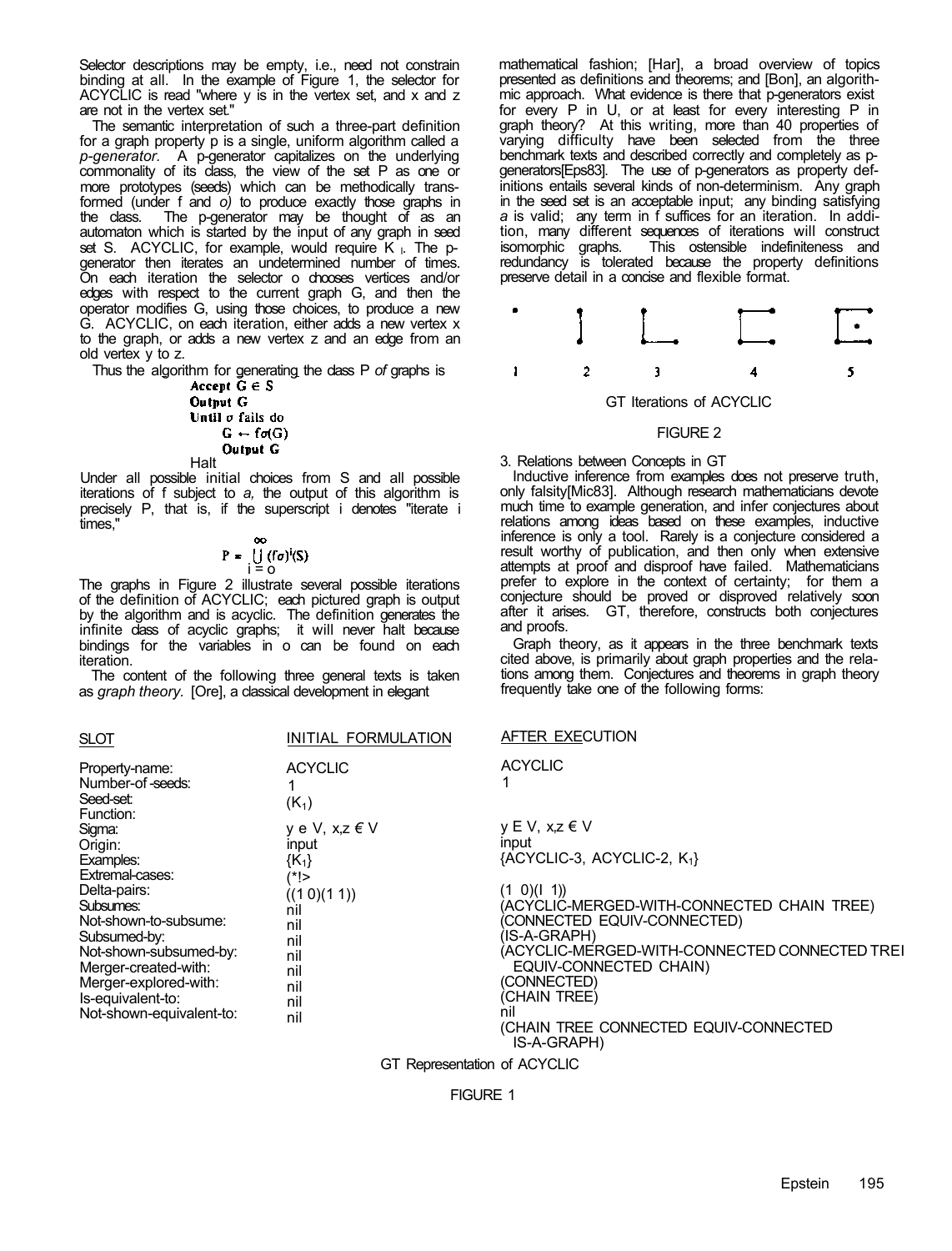- TYPE 1: If a graph has property p, then it has property q.
- TYPE 2: A graph has property p if and only if it has property q.
- TYPE 3: If a graph has property p and property q, then it has property r.
- TYPE 4: It is not possible for a graph to have both property p and property q.

GT has two fundamental procedures for manipulating graph properties to prove such theorems. The first procedure tests for subsumption. Property p for class P *subsumes* property q for class Q if and only if Q is a subset of P, i.e., every graph with property q also has property p, so that q is a special case of p. Theorem type 1 is a statement that q subsumes p. Theorem type 2 is a statement that p and q are equivalent, i.e., that p subsumes q and q subsumes p. The second procedure constructs mergers. The *merger* of a property p for class P with a property q for class Q results in a new property representing PnQ, the set of graphs with both properties. Theorem type 3 is a statement that property r subsumes the merger of p and q. Theorem type 4 is a statement that the merger of p and q is empty, i.e., that no graph can have both properties simultaneously.

3.1 Proof of Subsumption

At this writing, GT has only one method of proving subsumption. Given property  $p_1 = \langle f_1, S_1, a_1 \rangle$ , property  $p_2$  $\leq f_2, S_2, a_2$ , and a conjecture that  $p_1$  subsumes  $p_2$ , attempts to show that:

- $f_2$  is subsumed by  $f_1$  i.e.,  $f_2$  is a special case of  $f_1$ .
- Every graph in S2 has property *p1.*
- $a_2$  is subsumed by  $o_1$  i.e.,  $a_2$  is more restrictive than

(Extended definitions for operator and selector subsumption appear in [Eps83].) Because there are usually only a few known seeds, GT checks the list of examples for  $p_1$  against  $S_2$ . If any graph G in  $S_2$  is not known to have  $p_1$  GT generates a limited number of new examples of  $p_1$  and searches for G there. Because seed graphs are extremal cases, and because a natural metric exists on most GT definitions, the search is readily controlled and usually successful. (Alternative techniques exist for infinite seed sets and certain other situations.) Matching for the subsumption testing *of* the operators and selectors is done by a recursive backtracking algorithm which generates a restricted set of candidates.

The following example illustrates the subsumption procedure. For

ACYCLIC - < $A_X$  +  $A_{yz}A_z$  (K<sub>1</sub>), [x.z  $\in V$ ,  $y \in V$ ]> and

TREE = <A <sub>pq</sub>A<sub>q</sub> {K<sub>1</sub>}, [p  $\in$  V, q  $\in$  V]>

and the conjecture "ACYCLIC subsumes TREE," GT must show that  $K_1$  the seed for TREE, is an acyclic graph and also that, under some matching, the ACYCLIC operator "covers" the TREE operator while satisfying the TREE selection constraints. First,  $K_1$  is on the list of acyclic graphs because it is the seed for ACYCLIC. Second, the matcher notes that every term in the TREE operator  $A_{\text{no}}A_{\text{q}}$ (there is only one in this example) is covered by some term, namely  $A_{yz}A_{z}$ , in the ACYCLIC operator. Finally, the matcher observes that under the matching of p with y and q with z, the selector constraints (that  $p$  is in  $V$  and  $q$  is not) are enforced. Thus GT proves that ACYCLIC subsumes TREE or, more formally, "Every tree is an acyclic graph."

3.2 Proofs Involving Mergers

GT currently has four algorithms for merger. Given property  $p_1 = \langle f_1, S_1, o_1 \rangle$  and property  $p_2 = \langle f_2, S_2, a_2 \rangle$ , GT attempts to construct the merger  $p - \le f, S, o$  of  $p_1$  and  $p_2$ . The first three algorithms are fairly straightforward:

- If  $P_1$  subsumes  $p_2$ , the merger is simply  $p_2$ .
- When  $f_1$  subsumes  $f_2$  and every seed in  $S_2$  has property  $p_1$ , the merger is  $\leq f_2, S_2, o$ , where *a* is  $a_1$ and  $o<sub>2</sub>$ , eliminating any references to variables not in  $f_2$ .
- When  $f_1$  subsumes  $f_2$ ,  $o_1$  subsumes  $a_2$ , and S is nonempty, the merger is  $\leq f_2, S, a_2$ >, where

 $S - {G | G \in S_2 n P_1}$  u  ${G | G \in S_1 n P_2}$ .

The fourth algorithm addresses the more interesting cases which do not fit these categories. Here GT examines how the number of vertices and the number of edges change as<br>the p-generator iterates. GT uses this information in GT uses this information in heuristic attempts to create a hybrid generator which satisfies both definitions. (A more detailed description of these merger techniques, with examples, appears in [Eps].)

Some of the most interesting of GT's proofs are merger failures. Consider, for example, GT's discovery that a graph which is odd-regular (every vertex of degree d, and d is odd) cannot have an odd number of vertices. When no common seed is evident, GT generates some examples to expand its list of graphs with an odd number of vertices, seeking one which is odd-regular. When this effort fails, GT considers the possibility that there is no common seed and examines the changes to m and n wrought, by the operators. GT recognizes that ODD-NUMBER-OF-VERTICES begins with one vertex and adds two vertices at a time, so that n is always odd, but that ODD-REGULAR begins with an even number of vertices (the seed is  $K_2$ ) and adds an even number of vertices at a time, so that n is always even. This disparity is the reason GT gives in its proof: there can never be a seed for the merger, and thus the property has no example, i.e., is impossible.

# 4. Conjecture

A mathematician presented with non-empty classes P and Q from a universe U is trained to explore potential relations between the classes by examining whether or not each of PnQ,  $P - Q$  and  $Q - P$  is empty. GT models this strategy with conjectures about subsumption and merger. The standard mathematical questions, and their GT equivalents are

- Is P a subset of Q? GT explores this by a conjecture that q subsumes p.
- Is P a superset of Q? GT explores this by a conjecture that p subsumes q.
- Is P equal (equivalent) to Q? GT explores this by two conjectures, that p subsumes q and that q subsumes p.
- Are P and Q disjoint (mutually exclusive)? GT explores this by a suggestion to merge p and q.

Thus the theorems that GT conjectures are statements about set-theoretic relations between classes of graphs. Given the four theorem types in Section 3 and a knowledge base of k properties, there are potentially 2k(k+l) projects (proposals for exploration) on the first pass, i.e., before newly-created properties participate in project formulation. How does GT limit search through such a space? The human mathematician has two primary sources of evidence on which to base project formulation: examples and definitions. GT is capable of reasoning both from p-generator definitions and from specific graphs, either seeds or generated examples.

Subset/superset conjectures are based upon both seeds and definitions. For any pair of properties p and q, GT seeks:

- similarity in the seed sets for p and q (in decreasing order of significance: equal sets, one a subset of the other, a non-null intersection)
- seeds of property p which are known to have the property q
- similarity between the operators for p and q (i.e., which primitives are employed and in what groupings)